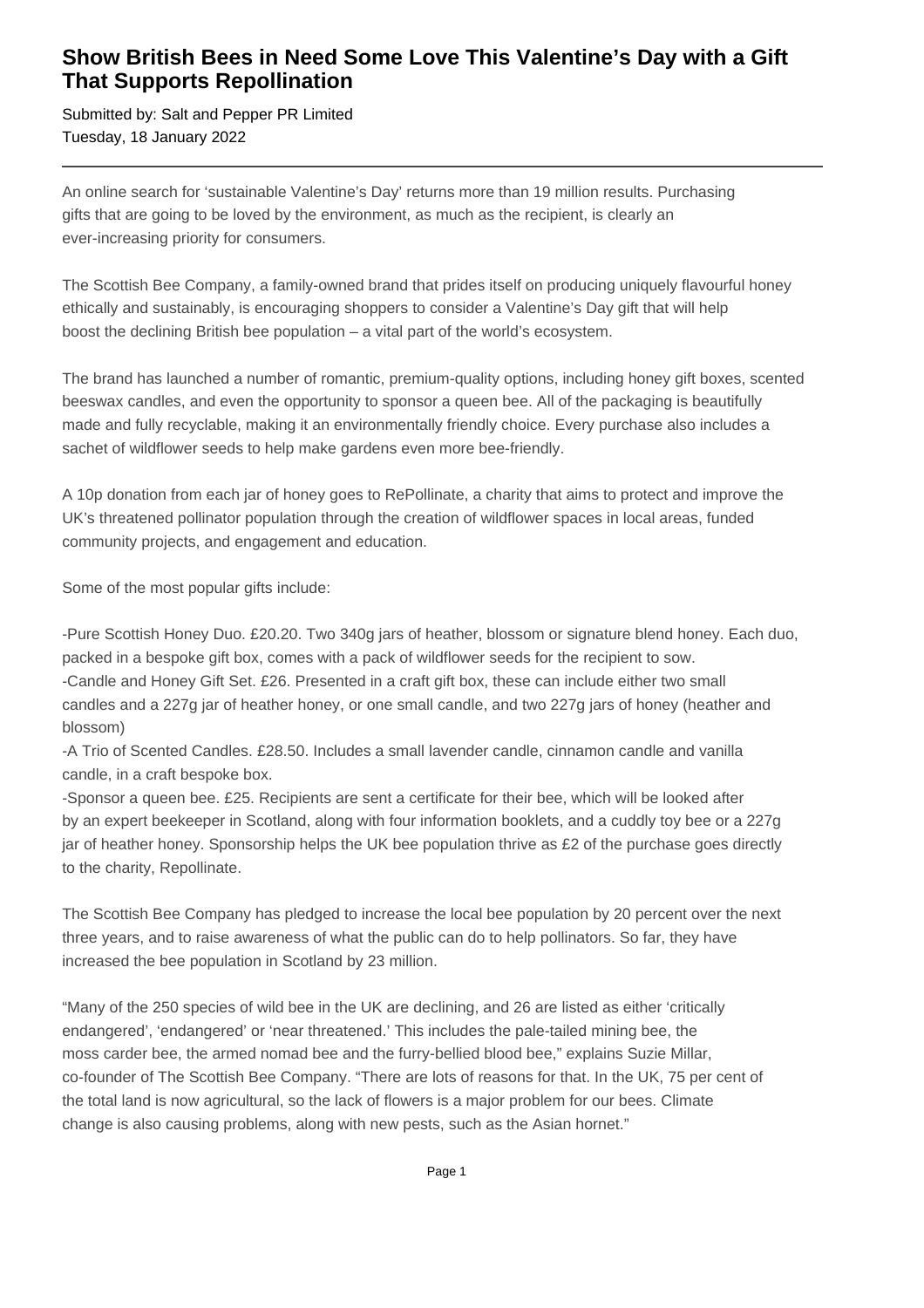"In the UK, we get through around 4.3 million kg of honey every year. We're a nation of honey lovers, and we clearly appreciate the efforts of the bees," she adds. "A fantastic way to say thank you is to buy gifts and products that support their environment, along with doing what we can in terms of adding bee-friendly flowers to our garden, and eating British honey that we know has been ethically and sustainably produced."

Co-founders, Iain and Suzie Millar, launched The Scottish Bee Company in 2017 because they were saddened at the decline in bee numbers. Their aim was to increase hive numbers in Scotland by giving hives to artisan bee farmers and selling honey on their behalf.

For more information on The Scottish Bee Company, visit scottishbeecompany.co.uk. For more details on RePollinate, visit repollinate.org.uk.

-Ends-

Note to editors: High-res images available on request. Contact: Jennifer Boyes, Salt & Pepper, on behalf of The Scottish Bee Company Phone: 07955 031 986 Email: jen@salt-pepper.agency

More information:

The love of bees. The Scottish Bee Company was founded in 2017, when Iain and Suzie Millar were inspired to do something about the plight facing bees. They adopted some bees, hired a team of expert bee farmers, and brought them together in the heather covered hills of Scotland to produce uniquely flavourful honeys that reflect the region's unspoiled wilderness.

Creating a buzz. The Scottish Bee Company is almost five years old, so still a young brand, but it has already made waves. In 2020, the brand's Scottish Heather Honey became the first food in the UK to be awarded the new BSI Kitemark for Food Assurance (for quality and safety). Scientists have also labelled it as a superfood after analysis revealed that it contains up to 10 times more of the essential micronutrient manganese compared to global rivals.

Award-winning. The Scottish Heather Honey has won multiple awards, including a Great Taste Award and winner of the highest award at the London Honey Awards.

From small beginnings. The Scottish Bee Company now has 500 hives dotted across the Scottish countryside, equating to around 25 million bees at the height of summer.

Fully trackable – from the hive to the jar. Unlike many other honeys, every product from The Scottish Bee Company can be tracked back to the brand's hives in the Lothians, Dumfriesshire, Stirlingshire, Fife, and Aberdeenshire, meaning that customers can have confidence in the providence, authenticity and integrity of the honey that they're buying.